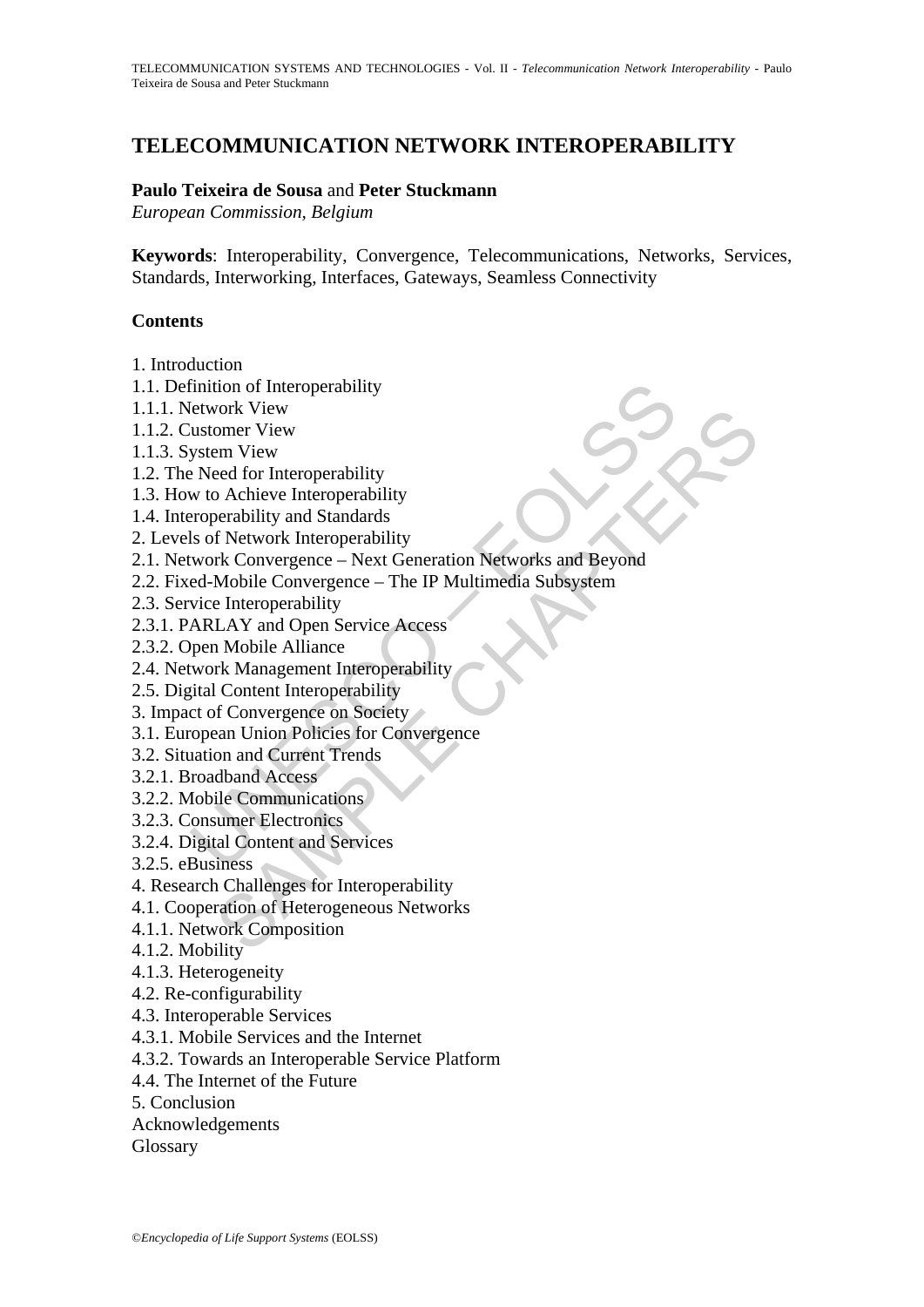## Bibliography Biographical Sketches

#### **Summary**

Telecommunication networks interoperability is a topic of increasing importance, because it is the main enabler for the vision of service convergence. We first strive to define interoperability in technical terms, not a consensus definition to start with. We then explain why interoperability is important, or why failure to interoperate becomes a problem with the proliferation of heterogeneous networks and environments due to convergence. The main part of the article deals then with how interoperability can be achieved, and what are the different types and environments of interoperability. Included is also an overview of the European Union's policies for convergence, and finally the future research challenges posed by the need for interoperability.

#### **1. Introduction**

d, and what are the different types and environments of interopera<br>an overview of the European Union's policies for convergence,<br>seach challenges posed by the need for interoperability,<br>**duction**<br>me time now, we have been Solution of the Languari climates in the mediatry and many<br>that challenges posed by the need for interoperability.<br> **Compare the comparison of the mediatry of the mediatry of the mediatry of the control of the<br>terms on mod** For some time now, we have been witnessing the twin forces of convergence and deregulation modeling the telecommunications landscape. Contrary to what could have been anticipated, these trends have not produced a simplification or reduction of infrastructure and scenarios: on the contrary, the result of this transformation is an explosion of heterogeneity, an explosion of the number and types of:

- **Networks**
- $\blacksquare$  Services and applications
- Operators and service providers

This world of heterogeneous elements exerts a pressing and critical demand for the concept of interoperability and its variations (see Figure 1):

- **I** Interoperability of networks and of network management systems
- **Interworking of applications and transparency between services**
- Interfacing among operators and service providers, exchange of *Quality of Service* (OoS), *Service Level Agreement* (SLA) information and accounting rules.

Interoperability is one of the most critical issues in communications to be solved in the  $21<sup>st</sup>$  century.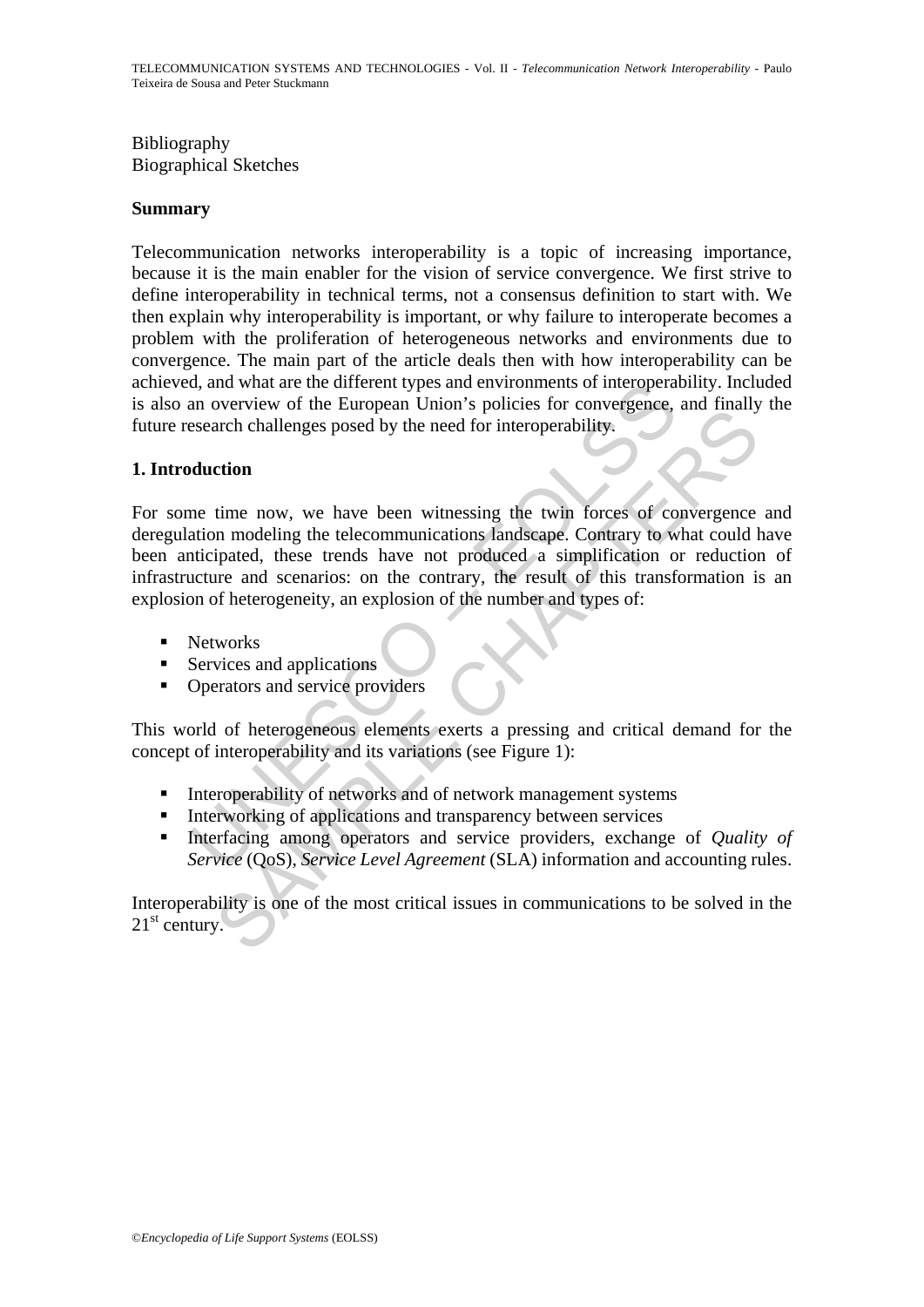



## **1.1. Definition of Interoperability**

There is no unique definition of interoperability, because the concept of interoperability has different meanings depending on the context, and also because there are different shades of interoperability: what can be interoperable in a given system implementation, may not work with a different vendor implementation. In addition, interoperability can be defined at different abstraction levels. Here we will use the context of technical interoperability, as opposed to regulatory, or market behavior contexts.

So Cuanty of service<br>
Thilion of Interoperability<br>
Trigure 1: Emerging Context<br>
Timition of Interoperability<br>
is no unique definition of interoperability, because the concept of identifierent<br>
meanings depending on the con Figure 1: Emerging Context<br>
tion of Interoperability<br>
unique definition of interoperability, because the concept of interoperabi<br>
nut meanings depending on the context, and also because there are different<br>
nutroperability The glossary of telecommunications terms, from NTIA's ITS [1] defines "*interoperability 1*" as "the ability of systems, units, or forces to provide services to and accept services from other systems, units or forces and to use the services so exchanged to enable them to operate effectively together", "*interoperability 2*" as "the condition achieved among communications-electronics systems or items of communications-electronics equipment when information or services can be exchanged directly and satisfactorily between them and/or their users. The degree of interoperability should be defined when referring to specific cases".

### **1.1.1. Network View**

EICTA [2] defines Interoperability as "the ability of two or more networks, systems, devices, applications or components to exchange information between them and to use the information so exchanged".

### **1.1.2. Customer View**

According to the IEEE Communications Society [3], Network Interoperability (NI) is "the continuous ability to send and receive data between interconnected networks providing the level of quality expected by the end user customer without any negative impact to the sending and or receiving networks".

Specifically, Network Interoperability is the functional interworking of a service across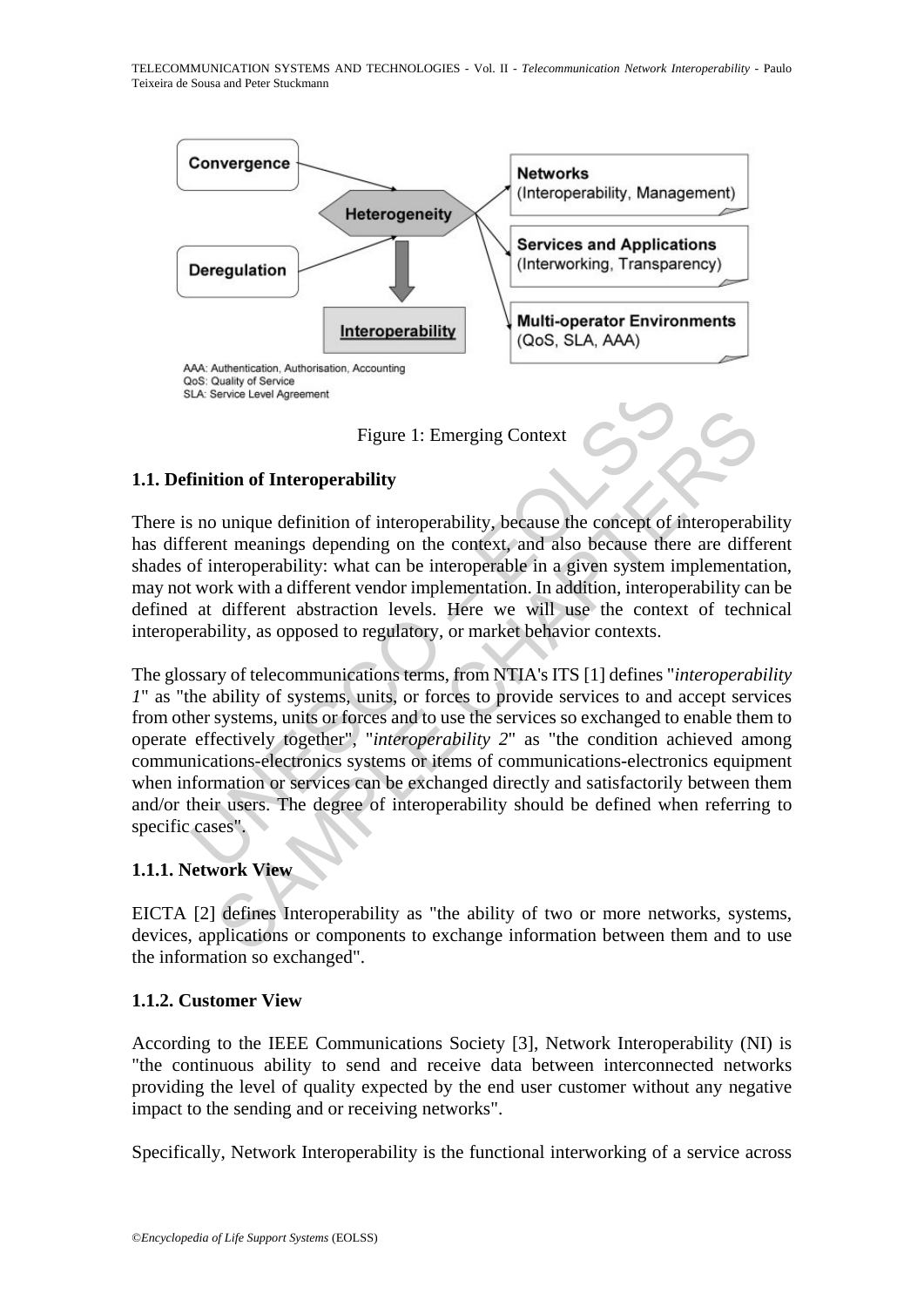TELECOMMUNICATION SYSTEMS AND TECHNOLOGIES - Vol. II - *Telecommunication Network Interoperability* - Paulo Teixeira de Sousa and Peter Stuckmann

or between multi-vendor, multi-carrier inter-connections (i.e., node-to-node, or network-to-network) working under normal and stress conditions.

#### **1.1.3. System View**

Quoting the Institute for Telecommunication Sciences ([1], 2000 Technical Progress Report) "Interoperability involves consideration of how information is exchanged (through networks of networks) and used (through user-based (A, B, C... N) and network-based (a, b, c... n) applications and services). Interoperability issues involve, for example, specification of protocol suites, provision of basic and enhanced services, secure information exchange among authorized users, user selection of transit networks and content providers, connection admission control, end-to-end quality of service, network management, and user data element format, processing, and storage/retrieval" (see Figure 2).



Figure 2: Interoperability of Systems [1]

Therefore, interoperability is the ability of a system or a device to work with other systems or devices without special effort on the part of the user. An adequate level of interoperability is necessary at various levels:

- **Device to device**
- Device to network
- Network to network
- Service to service

## **1.2. The Need for Interoperability**

Network interoperability is indispensable in order to achieve end-to-end connectivity. The miracle of being able to call anybody in the world using the old *Public-switched Telephone Networks* (PSTNs) is due to interoperability. The same applies for the ability to call any *Global System for Mobile communication* (GSM) phone in the world, or to connect to any computer via the Internet. The more and more diverse networks exist, the greater the need to ensure that they can interoperate, so that end-to-end communication is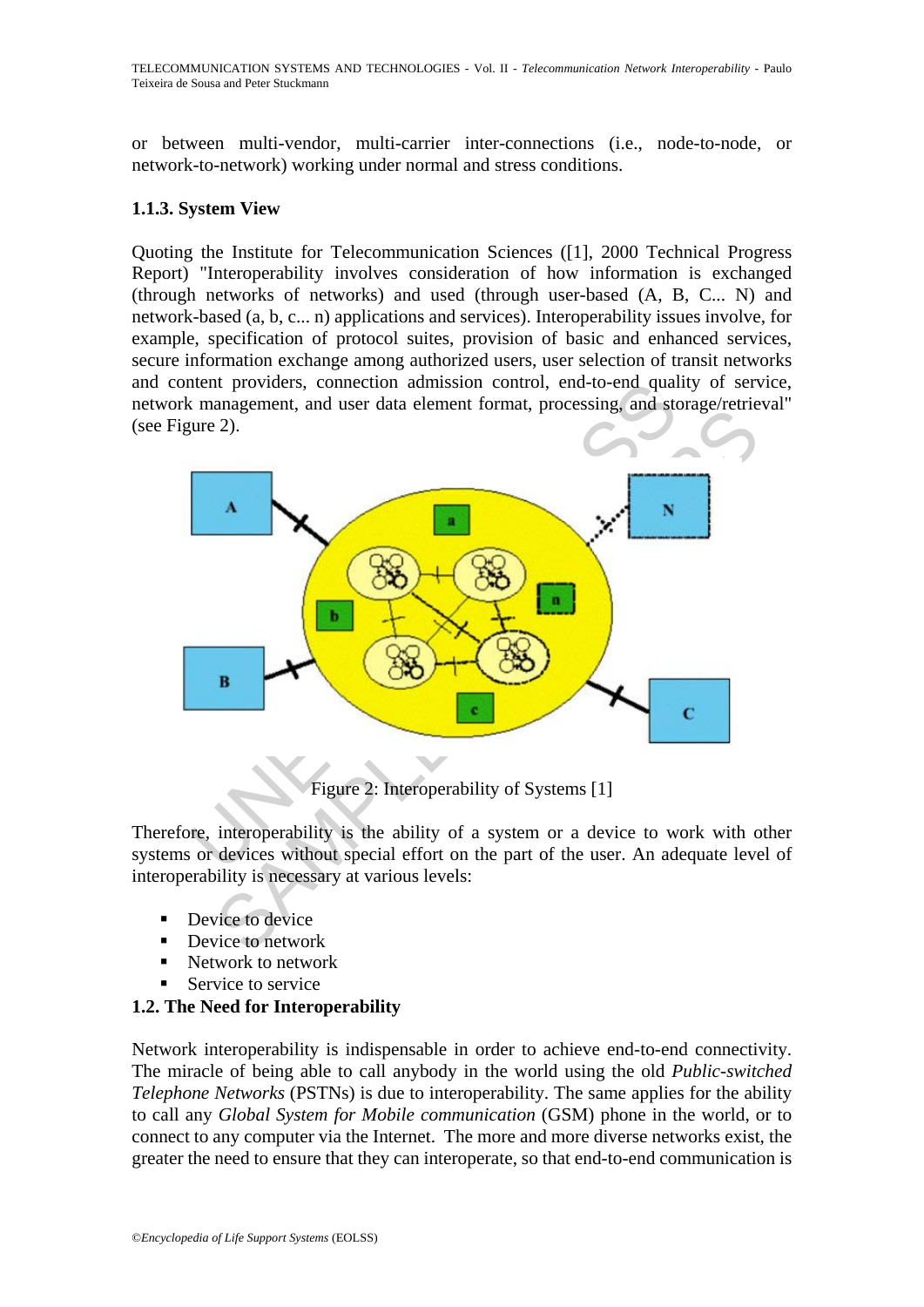possible. At the same time, the more difficult the problem becomes.

Interoperability is of benefit to all actors of the value chain:

- **The user benefits because he can communicate with whom he wants or needs** anywhere and anytime, with a single terminal.
- *The network operator* benefits because it can select the best equipment from different manufacturers according to the best price and performance.
- *The manufacturer* benefits because it can sell the same equipment to different countries or operators, and benefit from economies of scale in fabrication and marketing.
- Public authorities benefit because they can coordinate responses<br>critical infrastructures networks. Recent examples such as the New<br>showed how important is to be able to interoperate between different<br>vorks, satellite, fix *Public authorities* benefit because they can coordinate responses from different critical infrastructures networks. Recent examples such as the New Orleans flood showed how important is to be able to interoperate between different emergency networks, satellite, fixed and mobile. In addition to safety issues, providing the interoperability to enable systems to work across different authorities and countries is also crucial for security policy: protection against terrorism and crime, coordination of utility grids, disaster management.

### **1.3. How to Achieve Interoperability**

Network interoperability being the ability of two networks to communicate, can be achieved in two ways, just like there are two ways of communicating between people: either by speaking a common language, or by using an interpreter. Interoperability can be achieved either by having the two networks conform to a common protocol standard, or by defining a standard interface to which all networks need to adhere, or by providing a gateway between them that translates between the two protocols.

Interoperability can be facilitated and enabled at different stages of the development process through the following methods:

Examples are increased to absolute the context and the samples and a set in the context<br>wed how important is to be able to interoperate between different emergences,<br>staellite, fixed and mobile. In addition to safety issue 1. Before any implementation or standard creation, several barriers to technical interoperability can be avoided or minimized. These barriers include non-open or proprietary standards, increasingly complex structures due to the convergence/proliferation of multimedia services and infrastructures, competition among standards bodies (previously independent but now due to convergence dealing with the same issues), explosion of the number of operators due to deregulation and competition. Useful approaches involve careful network planning and design including migration strategies, technology forecasting and assessment, evaluation and improvement of standardization processes, research on new communications technologies that are interoperability-friendly.

2. The next step is to concentrate on a correct standardization approach. In order to enable interoperability in a multi-vendor, multi-network, multi-service environment, the standardization specifications should properly cover the requirements, architecture and protocols. The more precise the requirements, the easier will be to produce good standards. Good standards should leave little room for options and should be universal, produced in consensus with other interested bodies. Of course, this needs time, so the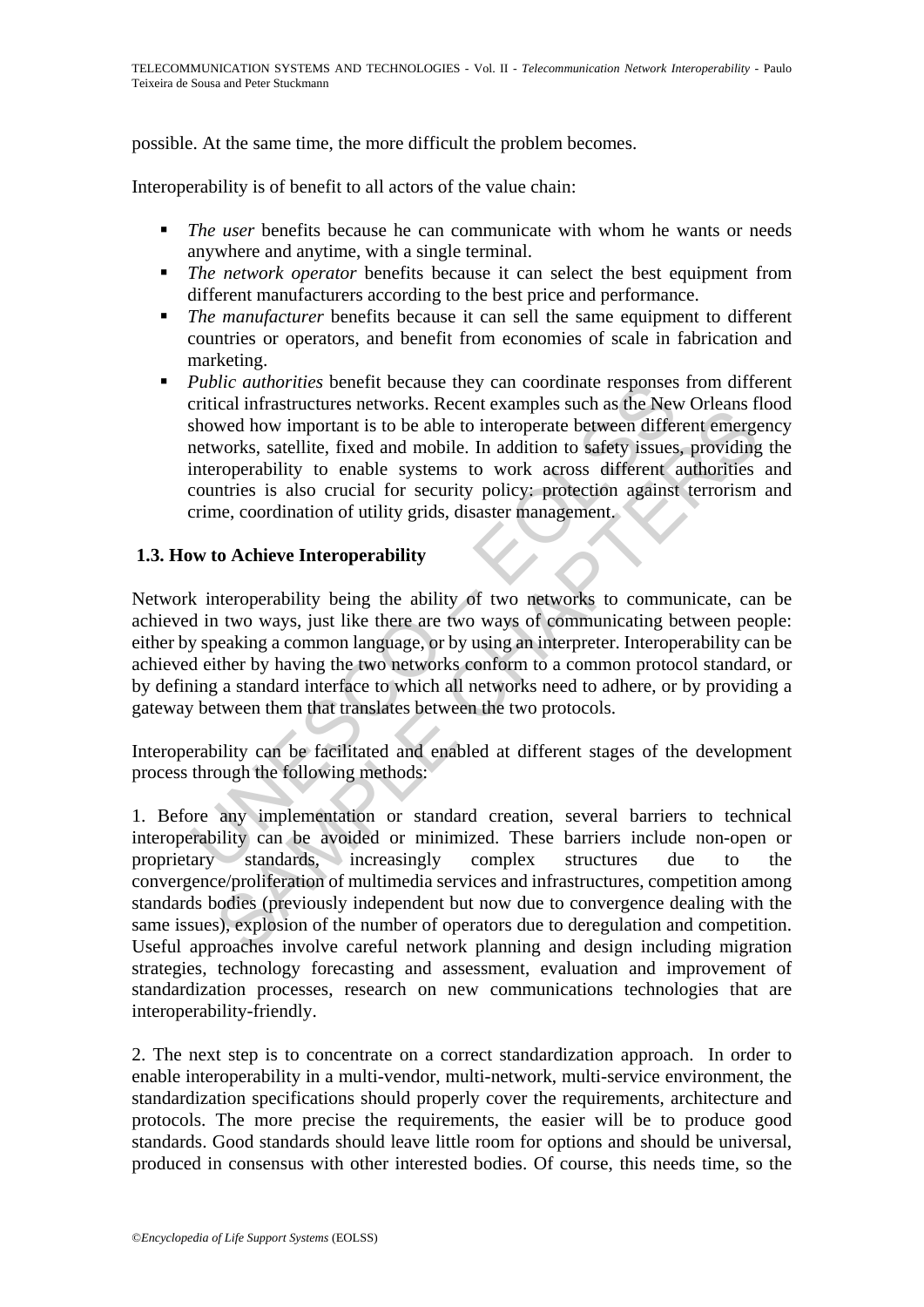need to strive for a proper balance between quality and speed, as a standard that takes too long to produce becomes obsolete.

3. The last step is testing: conformance and interoperability testing, the proof to check not only that the equipment and network conform to the standards but also to provide feedback into the standard itself and its process.

We are of their latest developments against each their and<br>ance of their latest developments against each other in a<br>ment, enolling the speed-up of the standardization process and the<br>ment, enolling the speed-up of the sta An example of this last step being run by a standards organization is the *European Telecommunication Standards Institute* (ETSI) PlugtestsTM Service, a professional unit of ETSI specializing in running interoperability test events for a wide range of telecommunications, Internet, broadcasting and multimedia converging standards (http://www.etsi.org/plugtests). In these events, companies can test interoperability and performance of their latest developments against each other in an engineering environment, enabling the speed-up of the standardization process and the promotion of universal interoperability through an open and market-driven process.

## **1.4. Interoperability and Standards**

In practical terms, standards are the tools that make possible the design of interoperable systems. Actually, to speak of interoperability is to speak of standards, and vice-versa.

An *interoperability standard* is a document that establishes engineering and technical requirements that are necessary to be employed in the design of systems, units, or forces and to use the services so exchanged to enable them to operate effectively together.

There are several organizations, some established by governments and some by industry initiatives that create standards. The key standard groups dealing with telecommunications networks interoperability are listed in the table below.

Standards and agreed specifications are clearly important, but manufacturers, operators and users will be confused if new specifications are introduced too frequently, are contradictory, or have not had enough practical validation and pre-service trailing.

| formance of their facest developments against each other in an engineer                                                                                                                                                                                                                                                                                                                                    |                                               | ironment, enabling the speed-up of the standardization process and the promotion<br>versal interoperability through an open and market-driven process.                                                                                                                |                                                                 |  |  |
|------------------------------------------------------------------------------------------------------------------------------------------------------------------------------------------------------------------------------------------------------------------------------------------------------------------------------------------------------------------------------------------------------------|-----------------------------------------------|-----------------------------------------------------------------------------------------------------------------------------------------------------------------------------------------------------------------------------------------------------------------------|-----------------------------------------------------------------|--|--|
| . Interoperability and Standards                                                                                                                                                                                                                                                                                                                                                                           |                                               |                                                                                                                                                                                                                                                                       |                                                                 |  |  |
|                                                                                                                                                                                                                                                                                                                                                                                                            |                                               | practical terms, standards are the tools that make possible the design of interoperal<br>tems. Actually, to speak of interoperability is to speak of standards, and vice-versa                                                                                        |                                                                 |  |  |
|                                                                                                                                                                                                                                                                                                                                                                                                            |                                               | <i>interoperability standard</i> is a document that establishes engineering and techni-<br>uirements that are necessary to be employed in the design of systems, units, or fore<br>I to use the services so exchanged to enable them to operate effectively together. |                                                                 |  |  |
| ere are several organizations, some established by governments and some by indus<br>iatives that create standards.<br>The key standard groups dealing w<br>ecommunications networks interoperability are listed in the table below.<br>ndards and agreed specifications are clearly important, but manufacturers, operate<br>I users will be confused if new specifications are introduced too frequently, |                                               |                                                                                                                                                                                                                                                                       |                                                                 |  |  |
|                                                                                                                                                                                                                                                                                                                                                                                                            |                                               | tradictory, or have not had enough practical validation and pre-service trailing.                                                                                                                                                                                     |                                                                 |  |  |
|                                                                                                                                                                                                                                                                                                                                                                                                            | <b>Key Areas of</b><br><b>Standardization</b> | <b>Key</b><br><b>Technologies/Focus</b><br><b>Areas</b>                                                                                                                                                                                                               | <b>Sponsor</b>                                                  |  |  |
| International<br>Telecommunication<br>Union -<br>Telecommunications<br>Sector<br><b>ITU-T</b>                                                                                                                                                                                                                                                                                                              | Telecom                                       | Broadband, IMT-2000,<br>IN, TMN, SDH,<br>Multi-media, Satellite,<br>Fiber Systems, Radio<br>systems, Broadcast<br>Video                                                                                                                                               | <b>United Nations' ITU</b>                                      |  |  |
| European<br>Telecommunications<br>Standards Institute<br><b>ETSI</b>                                                                                                                                                                                                                                                                                                                                       | Telecom                                       | electronic<br>communications<br>networks and services,<br>and related areas such as<br>intelligent transportation<br>and medical electronics                                                                                                                          | European<br>Commission                                          |  |  |
| Committee<br>T1-Telecommunications<br><b>Committee T1</b>                                                                                                                                                                                                                                                                                                                                                  | Telecom<br>Network<br>Interfaces;             | Broadband, PCS, IN,<br>TMN, SONET,<br>Multi-media; Network                                                                                                                                                                                                            | Alliance for<br>Telecommunications<br><b>Industry Solutions</b> |  |  |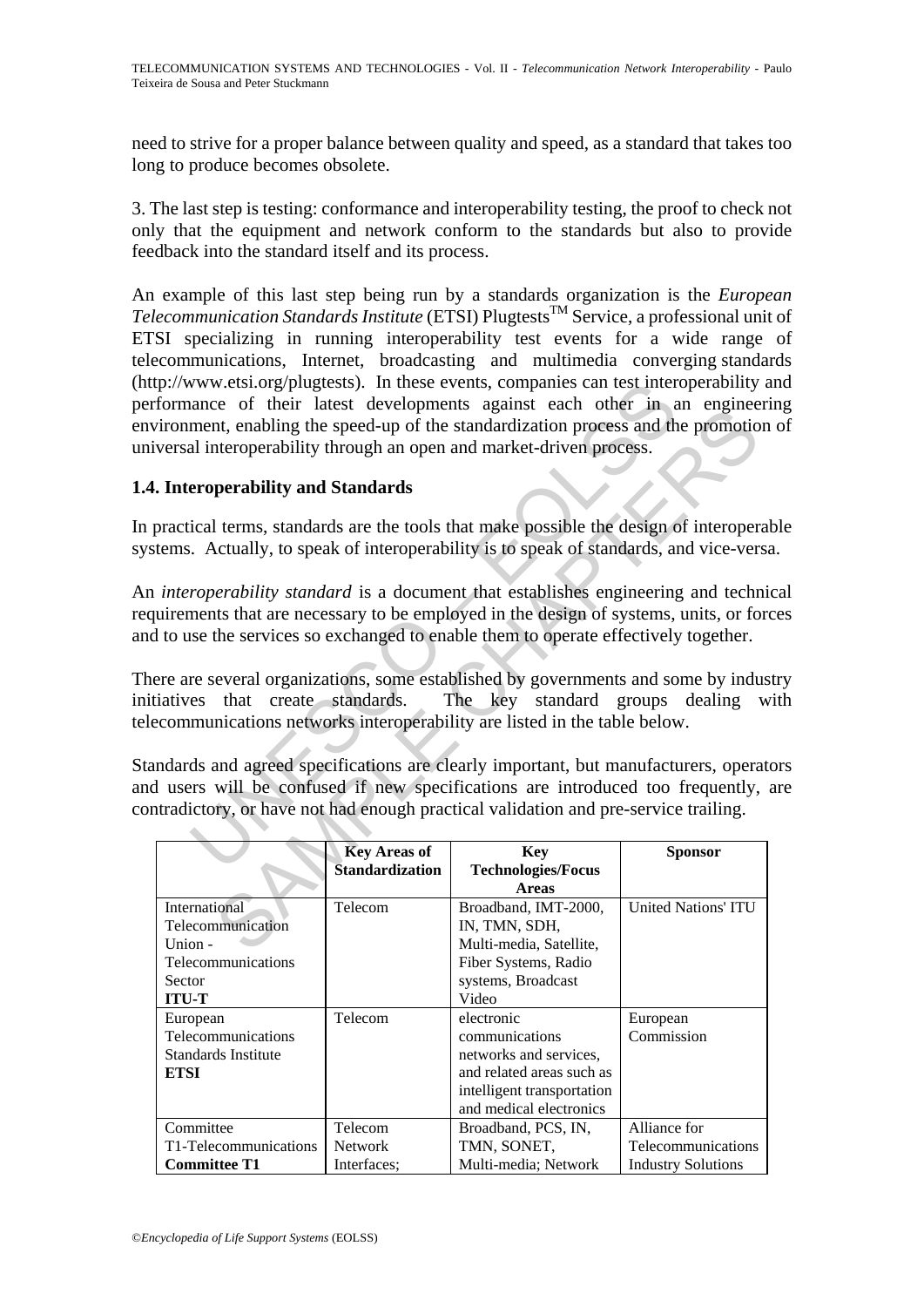|                                                                         | Interoperability                         | Reliability, NII/GII                                                     | ATIS)                                                               |
|-------------------------------------------------------------------------|------------------------------------------|--------------------------------------------------------------------------|---------------------------------------------------------------------|
| Institute of Electrical<br>and Electronics                              | Electrical and<br>Electronics            | Local Area Networks.                                                     | <b>IEEE</b>                                                         |
| Engineers                                                               |                                          | Software Languages,<br><b>Test and Measurements</b>                      |                                                                     |
| TEEE<br><b>Internet Engineering</b><br><b>Task Force</b><br><b>IETF</b> | Internet                                 | TCP/IP and its Uses to<br><b>Transport Information</b><br>-Telnet, FTP   | <b>Center for National</b><br><b>Research Initiatives</b><br>(CNRI) |
| Network Management<br>Forum<br><b>NMF</b>                               | <b>Network</b><br>Management             | Service and Network<br>Management                                        | <b>NMF</b>                                                          |
| The 3rd Generation<br>Partnership Project<br>3GPP                       | Mobile and<br>Wireless<br>Communications | 3 <sup>rd</sup> Generation Mobile<br>Systems, Radio<br><b>Interfaces</b> | <b>ETSI</b> and others                                              |

Table 1: Key Telecommunications Standard-related Groups

### **2. Levels of Network Interoperability**

Inter-operability between different types of networks encompasses the following aspects of inter-working [4]:

- *Physical level* (e.g. opto-electric-radio)
- **PP**<br> **PP**<br>
Table 1: Key Telecommunications Standard-related Group:<br> **Is of Network Interoperability**<br> **Is of Network Interoperability**<br>
stand level (e.g. opto-electric-radio)<br>
stand level (e.g. opto-electric-radio)<br>
stan Table 1: Key Telecommunications Standard-related Groups<br> **SAMPLE CONTEXT EXECUTE:**<br>
Shifty between different types of networks encompasses the following asp<br>  $x$  *l level* (e.g. opto-electric-radio)<br>  $x$  *l level* (e.g. s *Network level* (e.g. signaling and control functions in homogeneous and heterogeneous networks; inter-operability between fixed & mobile networks, and optical & electrical networks; interfacing with service-provider networks)
- *Application level* (e.g. interfacing with content providers; user QoS)
- *Management aspects* (e.g. inter-operability between network management systems; accounting schemes; guarantee and preservation of QoS).

Fixed and Mobile Broadband networks have the inherent capacity to carry all types of services. Their interoperability offers benefits to:

- *Network operators*, who want maximum network utilization, smooth network evolution, and simplified network management
- *Telecommunications equipment manufacturers*, who can reassure their customers with future-proof solutions, backed by promises of interoperability
- *End-users*, who will benefit from the access to more sophisticated services, and (in principle) lower call charges through the more-efficient use of the resources belonging to the network operator.

The concept of a Converged Broadband Communication network continues to be an objective for many developers. Ultimately, it could be deployed and operated by public network operators, value added service providers, corporate network managers and end-users. Network evolution trends indicate, however, that for many reasons, a single implementation of a universal network is unlikely to be ever implemented. Rather, a number of components of this converged world will be operated either in isolation, or most probably, in conjunction with existing voice and data networks, television and the Internet.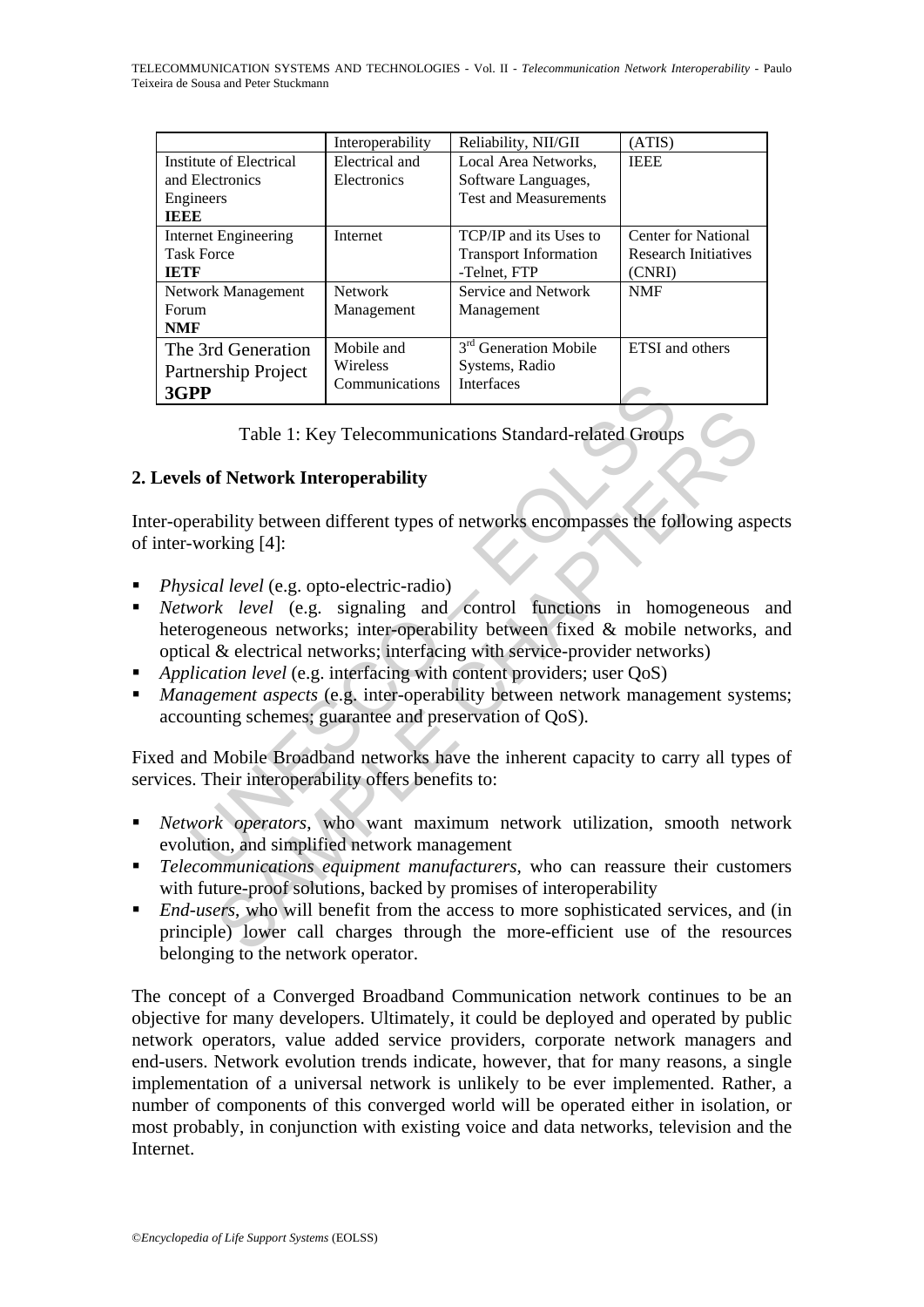As individual networks become capable of supporting multiple services, the interoperability issues will increasingly be relevant to the higher layers of the traditional protocol stack. Interoperability implies adaptation, and every adaptation has a financial cost and causes a loss of quality, due to processing delay and the inclusion of additional overhead. It is therefore vitally important that the complexity associated with interoperability is minimized. Ideally, interoperability should be inherent in the design; and in practice, interoperability will be one of the key technical and policy issues in the next few years.

### **2.1. Network Convergence – Next Generation Networks and Beyond**

dscape in telecommunications is changing and among the major<br>are technological possibilities (especially IP-technology and IP-ap<br>ence of media, computing and telecommunications and the may-<br>ence of media, computing and tel The landscape in telecommunications is changing and among the major drivers for this change are technological possibilities (especially IP-technology and IP-applications), the convergence of media, computing and telecommunications and the market success of mobility.

The basis for the bright future of a plethora of converged services is the emerging next generation network. This will consist of

- *Various next generation access networks*, which will allow true platform competition,
- *Global next generation core networks* with nearly unlimited bandwidth in the backbone and
- *Next generation service control*, which will provide the framework for intelligent and convergent service creation.

the tectominimetations is cumging and among the map<br>technological possibilities (especially IP-technology and IP-applications)<br>is the chapacital computing and telecommunications and the market success<br>for the bright future There is no common definition of the term *Next Generation Network* (NGN). However, today the industry would appear to settle on the ITU-T definition, which defines NGN as a packet-based architecture fostering the provisioning of new/emerging services through a loosely coupled, open and converged communications infrastructure.

The evolution to next generation networks is built on a foundation that requires operators to evolve their infrastructure in three areas: the core, the access and the service provision/control platform.

The core needs to evolve to a next generation core which is in substance a converged IP infrastructure capable of carrying voice, video and data services. This is basically the evolution from a "one network–one service" approach to a "one network–many services" approach. The access needs to evolve to a next generation access reducing any bandwidth bottlenecks that may exist today at the access level: this evolution is not related to any one single access technology but to characteristics of an access infrastructure capable in providing higher and scalable bandwidth, better symmetry and lower contention. Finally, the management and provision of services needs to evolve to a next generation service control capable in providing features such as Identity Management, Policy Management, Mobility Management, Dynamic Session Management – allowing the operators to provide personalized services on a per user basis and develop innovative services supporting nomadicity and mobility.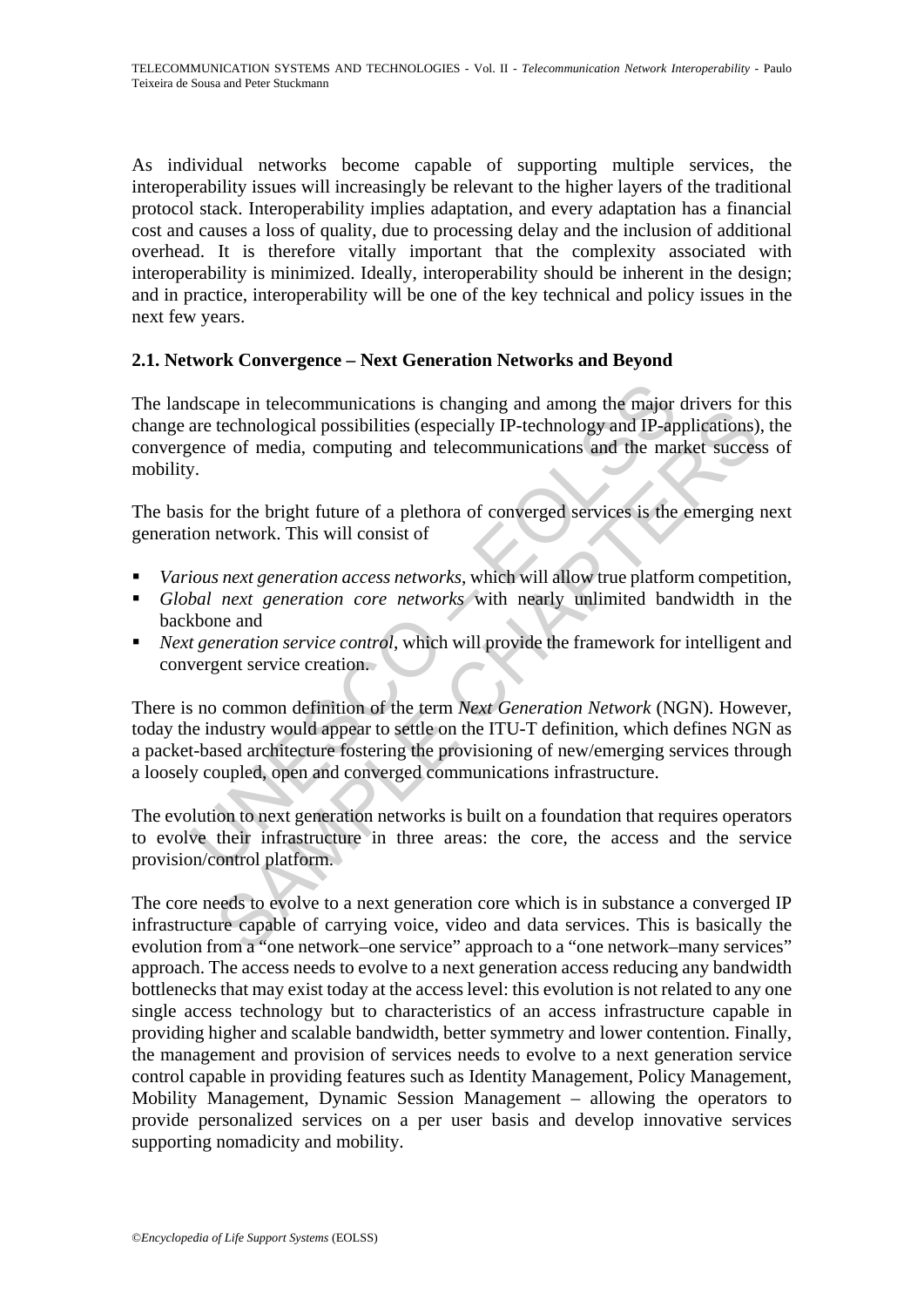The sequence and timeframe of the development of these three functions – next generation core, access and service control - will depend on different rationales such as obsolescence of the existing infrastructure, competitive pressures, willingness to bring to market convergent and innovative services and the like. The sequence in which this evolution will be addressed will be translated into different benefits along the line.

## **2.2. Fixed-Mobile Convergence – The IP Multimedia Subsystem**

The objective of *Fixed-Mobile Convergence* (FMC) is to support the seamless provision of basic and advanced services across fixed and mobile environments. Benefits can be foreseen for manufacturers, operators, service providers and potential users.

Issues are:

- **•** Definition of network internal interfaces according to the architecture proposed by ETSI for the *Global Multimedia Mobility* (GMM)
- Guarantee of security functions in interworking networks
- Analysis of existing mechanisms for transparent service provision
- *Intelligent Network* (IN) versus client/server solutions
- **Mutual re-use of "network functions".**
- Impact of mobility functions on the internet (switching capabilities, control functions relevant to mobility, usage of the *Internet Protocol* (IP) and related protocols, etc.)
- $\blacksquare$  Integration of IN with IP
- Security aspects.
- Requirements on service architecture to support mobility
- **•** Definition of an all-IP based wireless network as compared to the historically disparate voice, data, signaling, and control network elements according to the *IP Multimedia Subsystem* (IMS) proposed by 3GPP ([5]).

re:<br>
inition of network internal interfaces according to the architectu<br>
il for the *Global Multimedia Mobility* (GMM)<br>
ilysis of existing mechanisms for transparent service provision<br>
lligent *Network* (IN) versus client/ ion of network internal interfaces according to the architecture proposed or the *Global Multimedia Mobility* (GMM)<br>tee of security functions in interworking networks<br>is of existing mechanisms for transparent service provi The 3GPP vision to create standards for so-called All-IP networks at the end of the 1990s was driven by three trends in industry and academia. Because of the majority of the data traffic worldwide being IP traffic, motivation has increased to adapt non-IP traffic to IP to reduce cost with a common transport. Additionally more and more applications rely on IP, so that IP can be seen as a service enabler for IP multimedia services supporting both telephony and data applications. The third trend can be seen from a global perspective, especially regarding the 3GPP2 standardization that has set the direction of new IP-based standards for cdma2000 voice, data and multimedia.

The evolution towards an All-IP network, also called IP-Multimedia network, within the 3GPP is occurring in three steps corresponding to Releases 4, 5 and 6. While the core network modifications in Release 4 are related to IP transport, Release 5 aims to offer operators the possibility of increasing revenue by the introduction of IP-oriented services. The aim is to provoke a user migration from conventional users of speech served by the circuit-switched domain to users accessing enhanced IP-based services using the packet-switched domain. This is realized by the *IP Multimedia Subsystem* (IMS) that overlays the existing architecture. In order to achieve access independence and to maintain a smooth interoperation with wire line terminals across the Internet, the IP multimedia subsystem attempts to be conformant to "Internet standards", e.g., the Session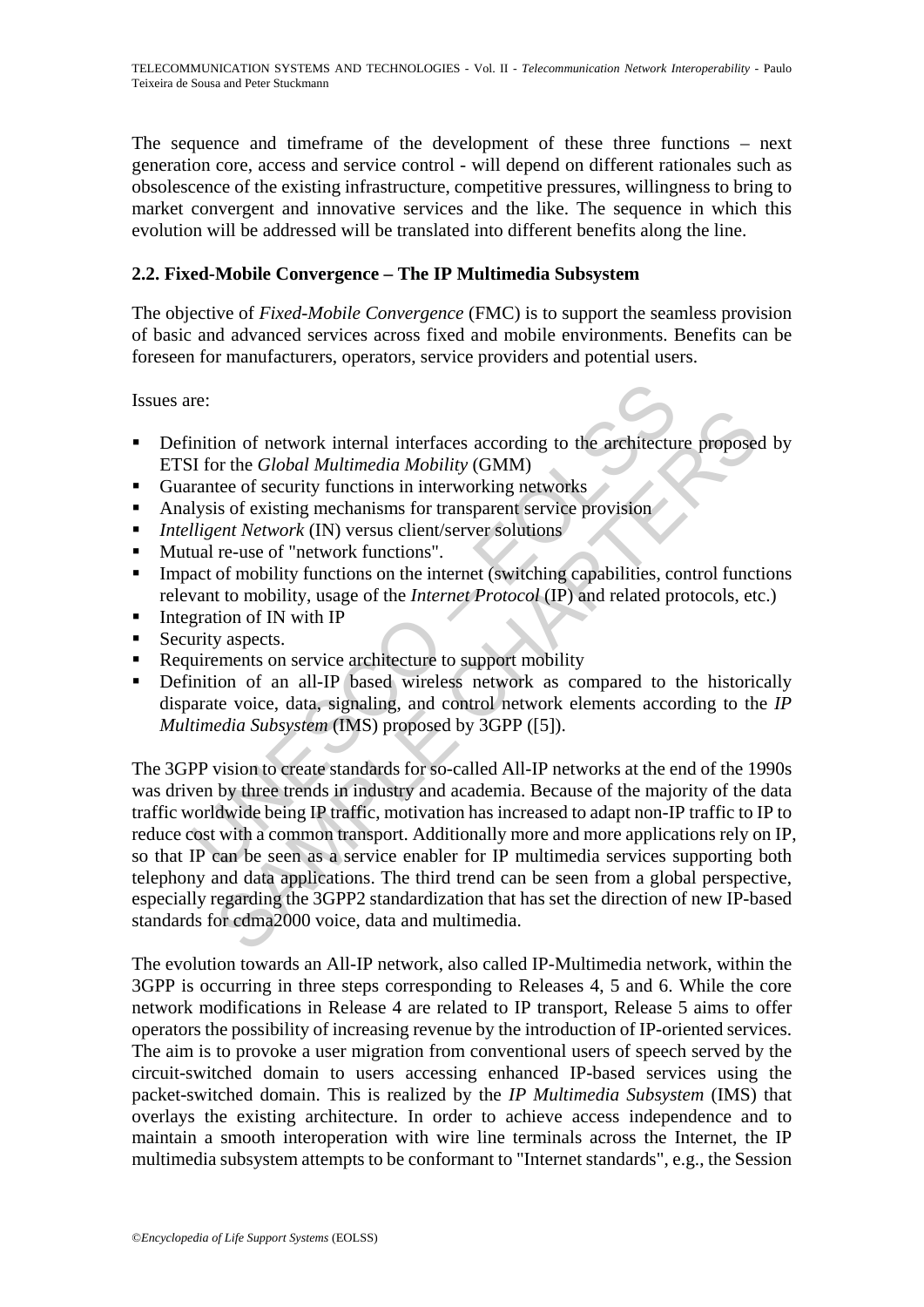Initiation Protocol (SIP) that is known from *Voice over IP* (VoIP) services.

However, IMS services should not only be seen in the context of voice services, but as an enabler for interoperable multimedia service platforms. IMS is currently in trials with over 200 fixed and mobile operators around the world. IMS is an open and standardized architecture for mobile and fixed services. It is used by operators to offer network-controlled multimedia services by combining voice and data in a single packet switched network. IMS is gaining increasing momentum as a key driver of fixed/mobile convergence, especially among operators in Western Europe, with the first roll-out of IMS-based services already occurring.

The evolution of fixed and mobile integration is divided into two major steps:

- 1. Interworking, where networks are used in their current form without modification of the network nodes and only minor adaptations to the protocols used.
- 2. Integration, where the fixed and mobile networks converge. The integration could imply the reconfiguration of network systems into a Generic Radio Access Network, a backbone transport network and a service network. This will resolve the former boundaries between various network types (e.g. GSM, UMTS, DECT, ISDN, or PSTN).

The agreed strategy for future telecommunication systems is an evolution from existing networks and services. This involves progressively introducing new components (e.g. a revolutionary air-interface). As the process continues, the definition of network architecture will involve increasing co-operation between the individual players.

button of fixed and mobile integration is divided into two major st<br>Interworking, where networks are used in their current form witho<br>of the network nodes and only minor adaptations to the protocols<br>Integration, where the ervorking, where networks are used in their current form without modificate he network nodes and only minor adaptations to the protocols used.<br>
Segration, where the fixed and mobile networks converge. The integration coll Interoperability issues are at the core of IMS, as interoperability is the key enabler for seamless roaming of services across different types of networks and devices. Furthermore, for almost all operators, there is the need for the new IMS architecture (NGN networks) to co-exist and interoperate with legacy systems for a while. Actually, IMS is just the last of a long line of attempts to create an infrastructure that could support a "network of networks", and which has been a long-term vision for the last 20 years.

The IMS concept was first developed by the 3<sup>rd</sup> Generation Partnership Project (3GPP), but has been adopted by both the ITU-T and ETSI. IMS standards are still developing, and wide scale implementation is still some years away.

Network operators realize that IMS will be essential to provide fixed-mobile-wireless convergence and to enable advanced services requiring presence and location information, shared user profiles, and flexible charging and metering capabilities (see Figure 3). But big challenges still lie ahead in terms of the complexity and interoperability issues from different vendors and from different technologies.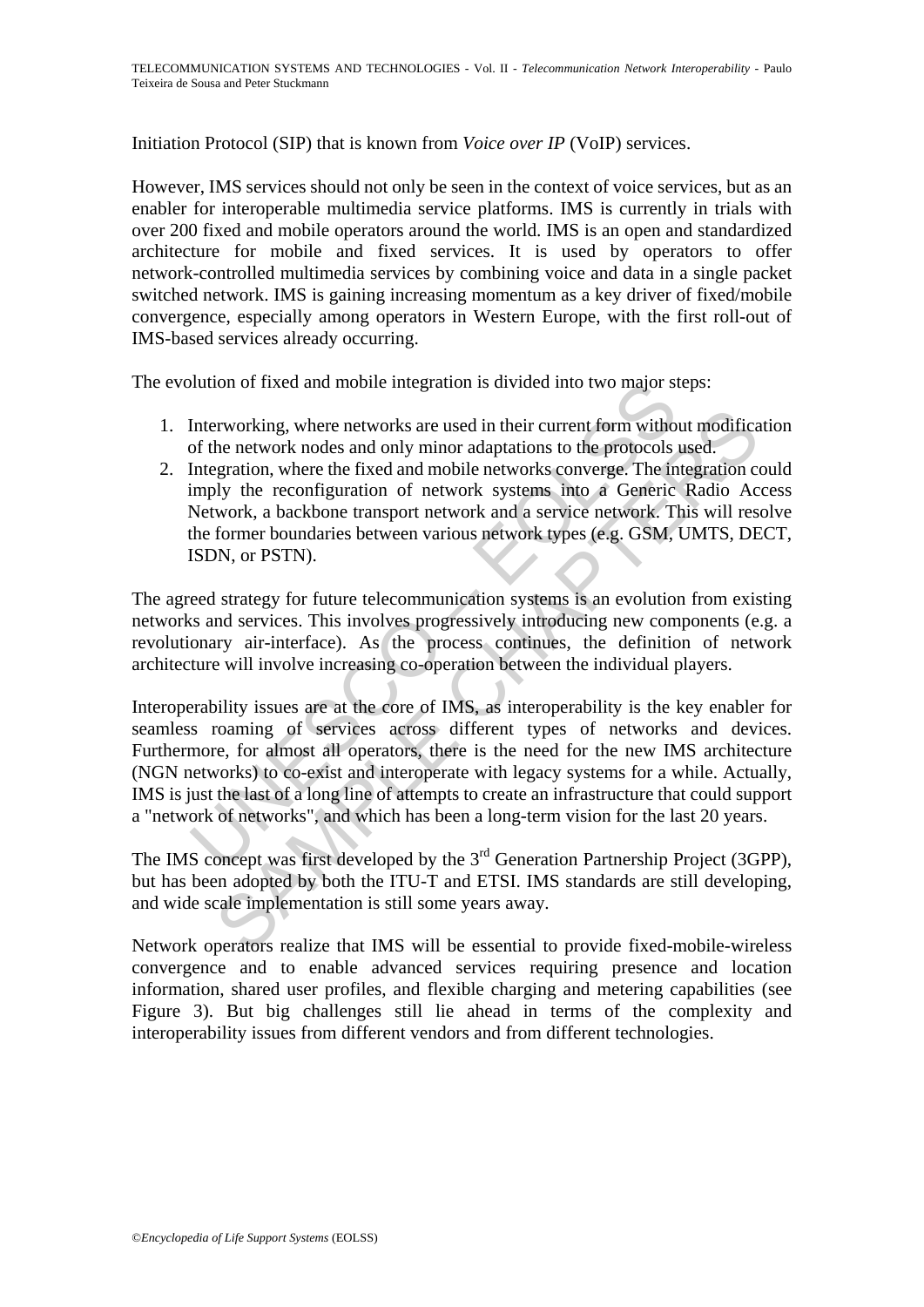TELECOMMUNICATION SYSTEMS AND TECHNOLOGIES - Vol. II - *Telecommunication Network Interoperability* - Paulo Teixeira de Sousa and Peter Stuckmann



Figure 3: The role of IMS in packet-switched networks (source: [6])

# TO ACCESS ALL THE **34 PAGES** OF THIS CHAPTER, Visit: http://www.eolss.net/Eolss-sampleAllChapter.aspx

#### **Bibliography**

- - -

[1] Bloomfield, R.S. (1999). Institute for Telecommunication Sciences. *Online Telecom Glossary* and other publications, NTIA, http://www.its.bldrdoc.gov/pub/pubs.php. [Online publications provided by the Institute for Telecommunications Sciences, an agency of the US government. It includes a glossary of telecommunications terms, and yearly technical progress reports]

[2] EICTA (2004). *EICTA white paper on Interoperability,* http://www.eicta.org/files/WhitePaper-103753A.pdf. [Recommendations to governments and industry on ensuring interoperability by EICTA, the voice of the ICT and consumer electronics industry in Europe]

[3] IEEE Technical Committee on Communications Quality and Reliability, http://www.comsoc.org. [Gives a working definition for the interoperability study group]

[4] Potts, M. (1999). *Network Level Inter-operability and Management*, ACTS Guidelines NIG-G1, http://www.cordis.lu/infowin/acts/analysys/concertation/chains/ni/index.htm. [Gives guidelines for best practices on network management interoperability issues, produced by EU-funded research projects]

[5] Stuckmann, P. (2002). *The GSM Evolution*, John Wiley & Sons, 2002, ISBN: 978-0-470-84855-5. [Presents the basics of GPRS and EGPRS including the radio interface and system and protocol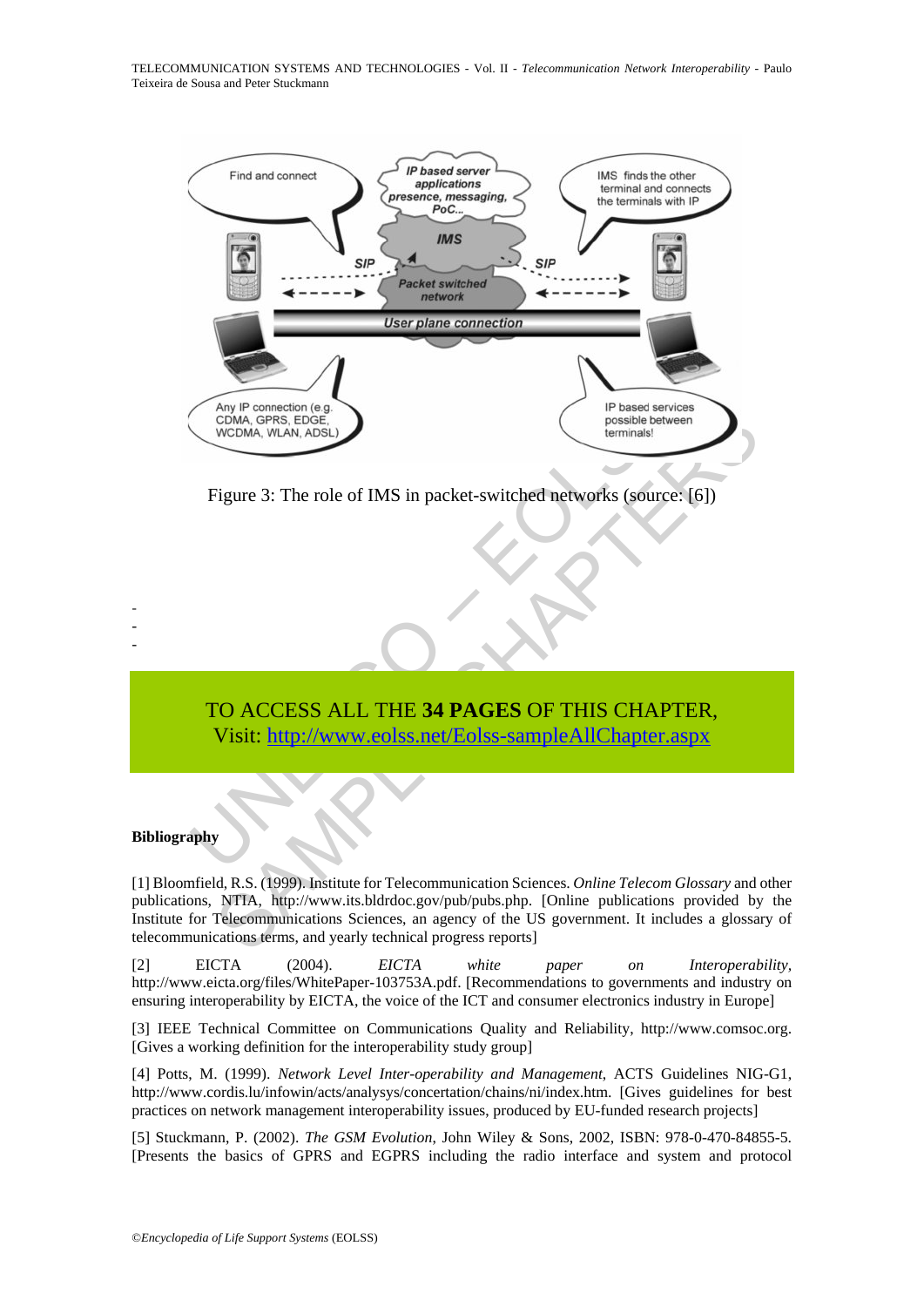architecture and provides an in-depth description of GPRS, EDGE and GERAN networks]

[6] Poikselka, M., Niemi, A., Khartabil, H., Mayer, G. (2006). *The IMS: IP Multimedia Concepts and Services*, 2nd Edition, John Wiley & Sons, ISBN: 978-0-470-01906-1, [Provides comprehensive coverage of IMS including its concepts, architecture, protocols and functionalities]

[7] Ambrosch, W.D., Maher, A., Sasscer, B. (1989). *The Intelligent Network*, Springer, ISBN:3-540-50897-X. [Presents a comprehensive discussion of the Intelligent Network concept and the capabilities the Intelligent Network would provide the network operator in the deployment of telecommunication services. It shows the findings of a study carried out by Bell Atlantic International, Siemens and IBM which dealt with the implications of introducing new services into the telephone network through the use of centralized logic.]

[8] The Parlay Group (2005). *Parlay/OSA and the Intelligent Network*, http://www.parlay.org. [This white paper looks at how Parlay/OSA works with the Intelligent Network and how Parlay/OSA applications can make use of the capabilities of the IN.]

[9] OECD Working Party on the Information Economy (2006). *Digital Broadband Content.* [The OECD Working Party on the Information Economy is undertaking analysis of the digital delivery of content. This work recognizes that the rapid development of high-quality "always on" broadband Internet services is transforming high-growth industries that provide or have the potential to provide digital content.]

[10] Commission of the European Communities (2005). *i2010 - A European Information Society for Growth and Employment*, COM (2005) 229 Final. [Presents the strategic framework i2010 laying out broad policy orientations promoting an open and competitive digital economy and emphasizes ICT as a driver of inclusion and quality of life]

[11] Commission of the European Communities (2006). *The Networked Future*, Brochure ISBN: 92-79-02366-7. [Testimony of the European RTD efforts in the area of communication and network technologies and of their potential to master and shape the future]

[12] OECD Working Party on Telecommunications and Internet Policy (2006). *OECD Broadband Statistics 2005.* [Presents recent statistics based on world regions including broadband subscription, penetration, deployment and usage]

[13] Niebert, N., Schieder, A., Abramowicz, H., Prehofer,C., Karl, H. (2004). *Ambient Networks – Research for Communication Networks Beyond 3G*, IST Mobile Summit 2004, Lyon, France, http://www.ambient-networks.org. [Describes existing approaches for next generation wireless networks and discusses the associated research issues and first design concepts for ambient networks]

of the capabilities of the IN.]<br>
D Working Party on the Information Economy (2006). Digital Broadband Correlation<br>
Party on the Information Economy is undertaking analysis of the digital deliver<br>
Party on the Information forking Party on the Information Economy (2006). *Digital Broadband Content*, [The O. yo the Information Economy is undertaking analysis of the digital delivery of content.<br>
Izes that the rapid development of high-quality [14] Demestichas, P. Vivier, G. El-Khazen, K. Theologou, M. (2004). *Evolution in Wireless Systems Management Concepts: From Composite Radio Environments to Reconfigurability,* IEEE Communications Magazine - Vol. 42, No. 5, May 2004, http://e2r.motlabs.com. [Presents a management system, which has been developed for enabling wireless systems to operate in a CR context and addresses the necessary extensions to the management system for handling the impact of the re-configurability context]

[15] Cordier, C., Carrez, F., Van Kranenburg, H., Licciardi, C., Van der Meer, J., Spedalieri, A., Le Rouzic, J.-P. (2006). *Addressing the Challenges of Beyond 3G Service Delivery: the SPICE Service Platform*, Workshop on Applications and Services in Wireless Networks (ASWN 2006), Berlin, http://www.ist-spice.org. [Presents research on a service platform in a B3G environment, sketches the key issues of such a service platform, discusses current technological solutions, and describes the specific SPICE approach to address these challenges]

[16] Cerf, V. (2006), email communication.

[17] OFCOM NICC website, http://www.nicc.org.uk. [The Network Interoperability Consultative Committee is a pan-industry body that acts as a co-ordination forum in which key players in the telecommunications sector (communication providers, service providers, manufacturers, the regulator, etc) address and agree necessary technical arrangements for interconnection and interoperability for networks and services in the UK.]